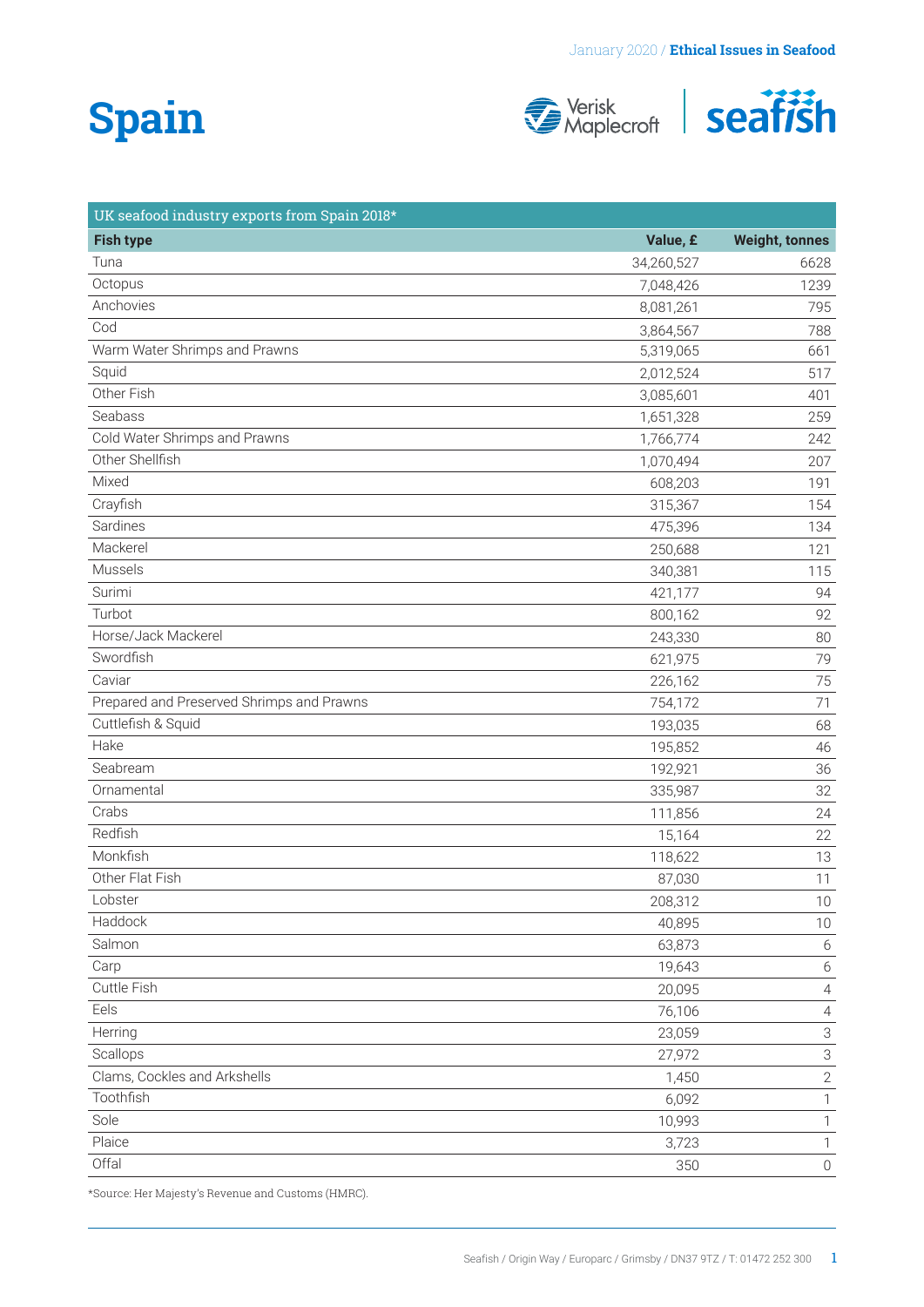### <span id="page-1-0"></span>**Introduction**

This report is part of a series of country risk profiles that are designed to provide an understanding of the social risks associated with source countries that play a key role in the UK's seafood industry. Each report covers risks related to the production and processing of wild catch and aquaculture seafood products.

This report covers issues such as labour rights, working conditions, illegal fishing and impacts of the industry on local communities; and the mitigation efforts and regulatory frameworks put in place to address these issues.

This country risk profile has been compiled by Verisk Maplecroft on behalf of Seafish. Information on issues has been collated from publicly available sources, varying from international rankings and ratings, research by academics and other organisations, through to media articles. It has been prepared for general information only. You should not rely solely on its contents; always verify information from your own suppliers in your own supply chain. References for all information sources are provided.

### **Overview**

Spain has over 8,000 km of coastline, with varied landscape and climate, which give it the environmental characteristics ideal for the development of marine and freshwater aquaculture. This attribute has positioned the country in top place as the largest producer of fish in the EU by volume.[1](#page-4-0) Major seafood exports from Spain to the UK include tuna, anchovy, octopus, squid, seabass, shrimp and cod.

### **Social risks**

Social risks related to Spain's fishing industry are generally low, linked to the country's comprehensive regulatory framework and adherence to international standards. Membership of the EU means that the industry is well-regulated and monitored, while working conditions are also mandated by EU regulations. As such, the main social challenge to the fishing and aquaculture industry is increased social concern linked to environmental issues. This risk is somewhat mitigated by regular and transparent reporting by the EU and the Spanish government, as well as increased industry commitments to sustainable fishing.

Within the context of Spain's comprehensive regulatory framework, labour issues pose the greatest challenge to the industry. The majority of aquaculture sector workers are self-employed. Statistics compiled by the Ministry of Agriculture, Fishing and Food (MAPA) show that 8,[2](#page-4-0)95 people were employed in the maritime fishing industry in 2017,<sup>2</sup> while 16,151 were employed in the marine and freshwater aquaculture sector.<sup>[3](#page-4-0)</sup> Of those in the aquaculture sector, more than half were self-employed (9,324). While this reflects the flexibility of Spain's labour market, it also poses several labour rights risks. In particular, a lack of permanent staff may put less pressure on companies to maintain high labour and working standards, leading to a greater risk of accidents due to lower standards and reduced workplace training.

Precarious work undermines working conditions in Spanish aquaculture, potentially presenting reputational and operational risk to investors. In 2016 (latest data available), there were 33,025 non-fatal injuries in the fishing and agriculture sector,<sup>[4](#page-4-0)</sup> placing it mid-ranking within Spain's economic sectors in terms of propensity for workplace injuries.

Freedom of association and strike action are permitted by Spain's labour regulation and often utilised by workers in the fishing and aquaculture industry. For example, in 2013 workers at the six Spanish sites of Norwegian aquaculture producer Stolt Sea Farm went on strike to protest against proposed changes to working conditions,<sup>[5](#page-4-0)</sup> while in 2017 workers at Pescanova did the same.<sup>[6](#page-4-0)</sup> The industry can also be disrupted by strikes along the supply chain, such as a 2019 port strike or transport strikes, which delay the export of fish.<sup>[7](#page-4-0)</sup>

### **Regulations and risk mitigation**

Spain's health and safety regulations for the seafood sector are appropriate for improving the safety of workers. Spain has ratified almost all of the ILO Conventions that govern the criteria that seafarers should meet. The most noteworthy Convention ratified is the Maritime Labour Convention 2006 (MLC 2006). It consists of 300 rules that cover operations, personnel requirements, health and safety, maintenance, documentation and other key aspects of commercial maritime operations. It also seeks to limit social dumping to secure fair competition for ship owners who respect seafarers' rights.[8](#page-4-0)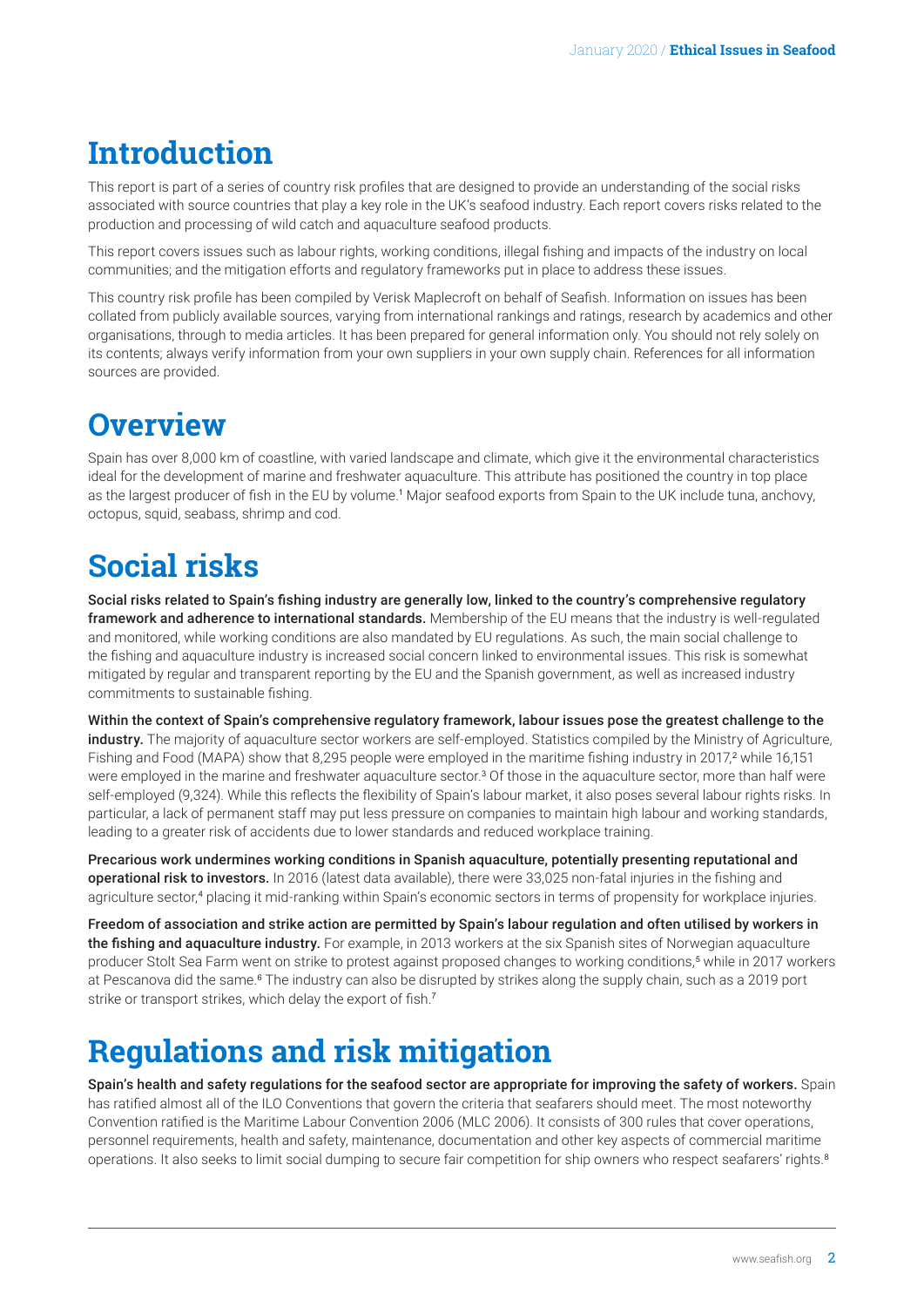<span id="page-2-0"></span>The Spanish Government takes significant steps to close down on illegal fishing – a crime that can involve serious human rights violations. Over the last decade, Spanish authorities have launched investigations to fight illegal fishing – a major cause of overfishing which disadvantages legal fishers. The country has received recognition from WWF and Oceana for its new fisheries law (Law 33/2014), which is also the first to link to the EU's regulation on illegal, unreported and unregulated (IUU) fishing activities.<sup>[9](#page-4-0)</sup> Law 33/2014 requires all EU Member States to take action against citizens and/or companies found to be involved in IUU fishing activities in the world. The law introduced a doubling in the value of fines imposed on those involved and increased sentence lengths in an effort to deter illegal behaviour.<sup>[10](#page-4-0)</sup>

### **International conventions and rankings**

The following tables indicate which International Labour Conventions Spain has ratified. The ratification of these conventions is a good indicator of a source country's commitment to enforcing internationally accepted best practices in the seafood industry when combined with thorough national legislation and well-resourced enforcement mechanisms.

| International Labour Organization (ILO) Conventions                     | Ratification |
|-------------------------------------------------------------------------|--------------|
| Freedom of Association and Protection of the Right to Organise (No. 87) | Yes          |
| Right to Organise and Collective Bargaining (No. 98)                    | Yes          |
| Forced Labour (No. 29)                                                  | Yes          |
| Abolition of Forced Labour (No. 105)                                    | Yes          |
| Equal Remuneration (No. 100)                                            | Yes          |
| Discrimination (Employment and Occupation) (No. 111)                    | Yes          |
| Minimum Age (No. 138)                                                   | <b>Yes</b>   |
| Worst Forms of Child Labour (No. 182)                                   | Yes          |
| Hours of Work (Industry) (No.1)                                         | Yes          |
| Weekly Rest (Industry) (No.14)                                          | Yes          |
| Protection of Wages (No. 95)                                            | Yes          |
| Minimum Wage Fixing (No.131)                                            | Yes          |
| Occupational Safety and Health (No. 155)                                | Yes          |
| Occupational Health Services (No. 161)                                  | <b>No</b>    |
| Labour Inspection (No. 81)                                              | Yes          |
| Private Employment Agencies (No. 181)                                   | Yes          |
| Maritime Labour Convention (No. 186)                                    | Yes          |
| Work in Fishing Convention (No. 188)                                    | <b>No</b>    |

| <b>United Nations (UN) Conventions</b>                                                                                                                     | Ratification |
|------------------------------------------------------------------------------------------------------------------------------------------------------------|--------------|
| Convention against Transnational Organized Crime and the Protocol to Prevent, Suppress and<br>Punish Trafficking in Persons, Especially Women and Children | Yes          |
| Convention against Transnational Organized Crime                                                                                                           | Yes          |
| Convention for the Suppression of the Traffic in Persons and of the Exploitation and the<br>Prostitution of Others                                         | Yes          |
| Convention on the Protection of the Rights of All Migrant Workers and Members of Their Families                                                            | No.          |
| Convention to Suppress the Slave Trade and Slavery                                                                                                         | Yes          |
| Supplementary Convention on the Abolition of Slavery, Slave Trade and Institutions and Practices<br>Similar to Slavery                                     | Yes          |

| Other Conventions                                                                            | <b>Ratification</b> |
|----------------------------------------------------------------------------------------------|---------------------|
| FAO Agreement on Port State Measures to Prevent, Deter and Eliminate Illegal, Unreported and | Nο                  |
| Unregulated Fishing                                                                          |                     |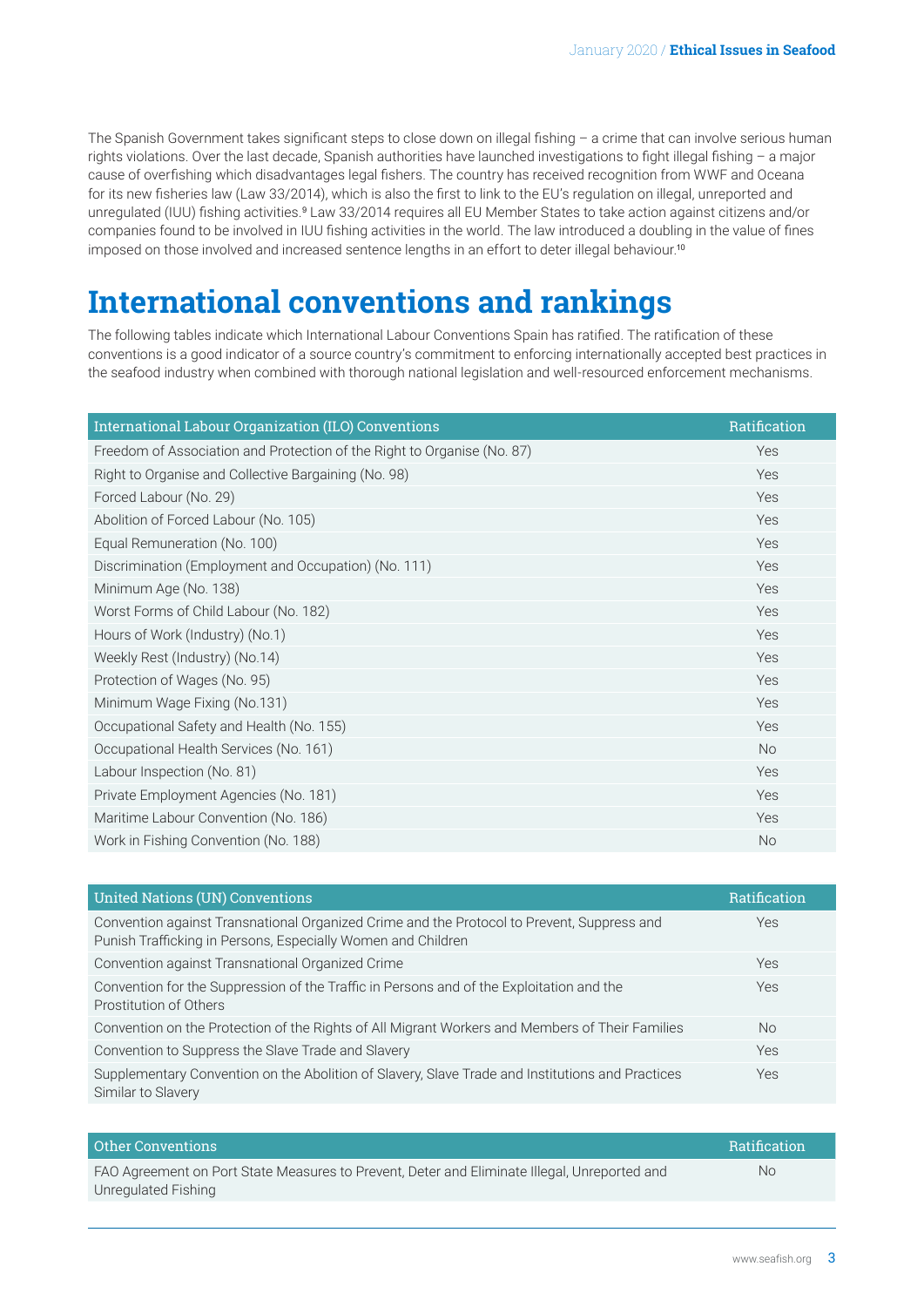## <span id="page-3-0"></span>**Rankings in global indices**

#### **US Department of State Trafficking in Persons (TIP) Report**

The TIP report is released annually by the US Department of State and offers a summary of the laws and enforcement efforts of various countries with respect to human trafficking. Specifically, it ranks countries based on a '3P paradigm' of prosecuting traffickers, protecting victims and preventing crime. Scoring on these elements is then collated to give each country a ranking. The rankings range from Tier 1, which indicates governments of countries that fully comply with the Trafficking Victims Prevention Act (TVPA) minimum standards for the elimination of trafficking to Tier 3 for the governments of countries that do not fully comply with the TVPA's minimum standards and are not making significant efforts to do so.

#### Rating: Tier 1

According to the US Department of State's 2019 Trafficking in Persons report, Spain fully meets the minimum standards for the elimination of trafficking.[11](#page-4-0)

#### **Global Slavery Index**

The 2018 Global Slavery Index measures the extent of modern slavery country by country, and the steps governments are taking to respond to this issue, to objectively measure progress toward ending modern slavery.

There are two rankings:

1. Rankings of countries by prevalence of the population in modern slavery. Rankings range from 1 to 167 - with 1 the worst and 167 the best, in terms of the prevalence of slavery.

2. Rank of countries in terms of Government response to the issue. This is an indication of how are governments tackling modern slavery.

#### For prevalence Spain ranks: 124/167 (where a ranking of 1 indicates highest risk).

The Global Slavery Index rates Spain as low risk for the prevalence of forced labour and gives the government a good rating for its response to the issue.[12](#page-4-0)

In terms of Government response Spain ranks BBB. This indicates the government has implemented key components of a holistic response to some forms of modern slavery with victim support services, a strong criminal justice response, evidence of coordination and collaboration, and protections in place for vulnerable populations. Governments may be beginning to address slavery in supply chains of government procurement, or of businesses operating within their territory. There may be evidence that some government policies and practices may criminalise and/or cause victims to be deported.

#### **EU Illegal, Unreported and Unregulated Fishing Carding Process/Watch List**

Under the IUU Regulation, non-EU countries identified as having inadequate measures in place to prevent and deter this activity may be issued with a formal warning (yellow card) to improve. If they fail to do so, they face having their fish banned from the EU market (red card) among other measures.

#### Spain is not listed on the EU IUU watch list.